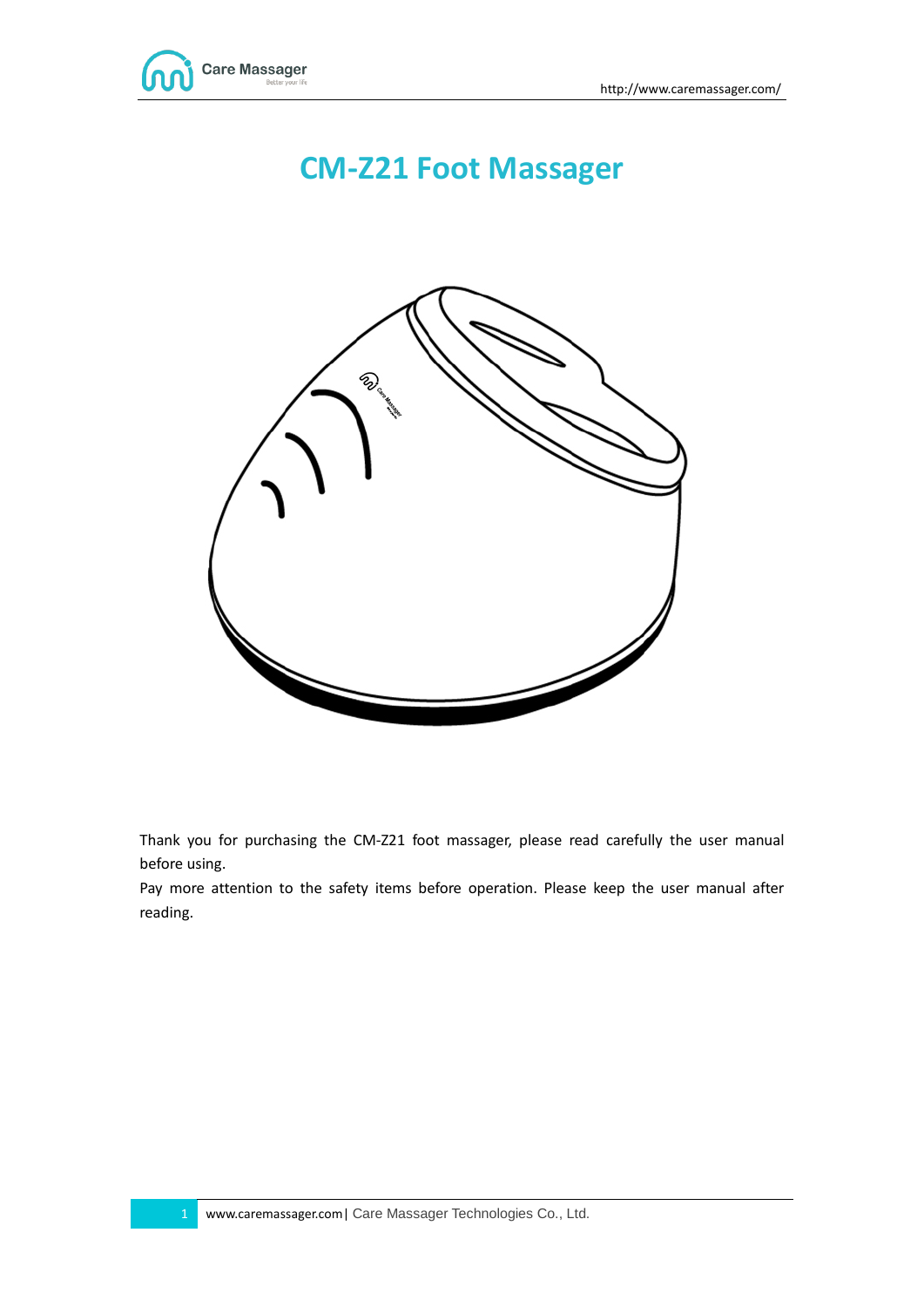

## Foot Reflexology Chart

### **A. Warning**

1. Please reading carefully the user manual before using to ensure safety and proper.

2. Please using the foot massager according to the user manual shows.

3. Pull out the plug from outlet after using or before cleaning.

4. Be used Heating-function with caution to avoid burns. Do not using on Insensitive, too sensitive and poor circulation parts; Improper operation will cause dangerous, if Let children or physical and mental function impediment to use freely.

5. Do not using under pillow or blanket, otherwise, fire, electric shock and damage may caused by overheating.

6. Do not cover when using, otherwise, the motor will be damaged for overheating.

7. If close to or for use in children, mental and physical dysfunction or disability, need someone to g0de and responsible for their safety.

8. Stop using immediately if feel unwell.

9.Do not use when the following happens: the power cord or plug is damaged; cannot operate properly; fall on the ground and damage; fall into water, please contact the after sell centre to Inspect and maintain.

10. Do not use any parts unless from manufacturer.

11.Do not insert or fall any object into any opening of the product.

12. If want to cut off the power, turn off all buttons and pull out the plug from outlet.

13. This product cannot be used as a self-diagnosis and treatment.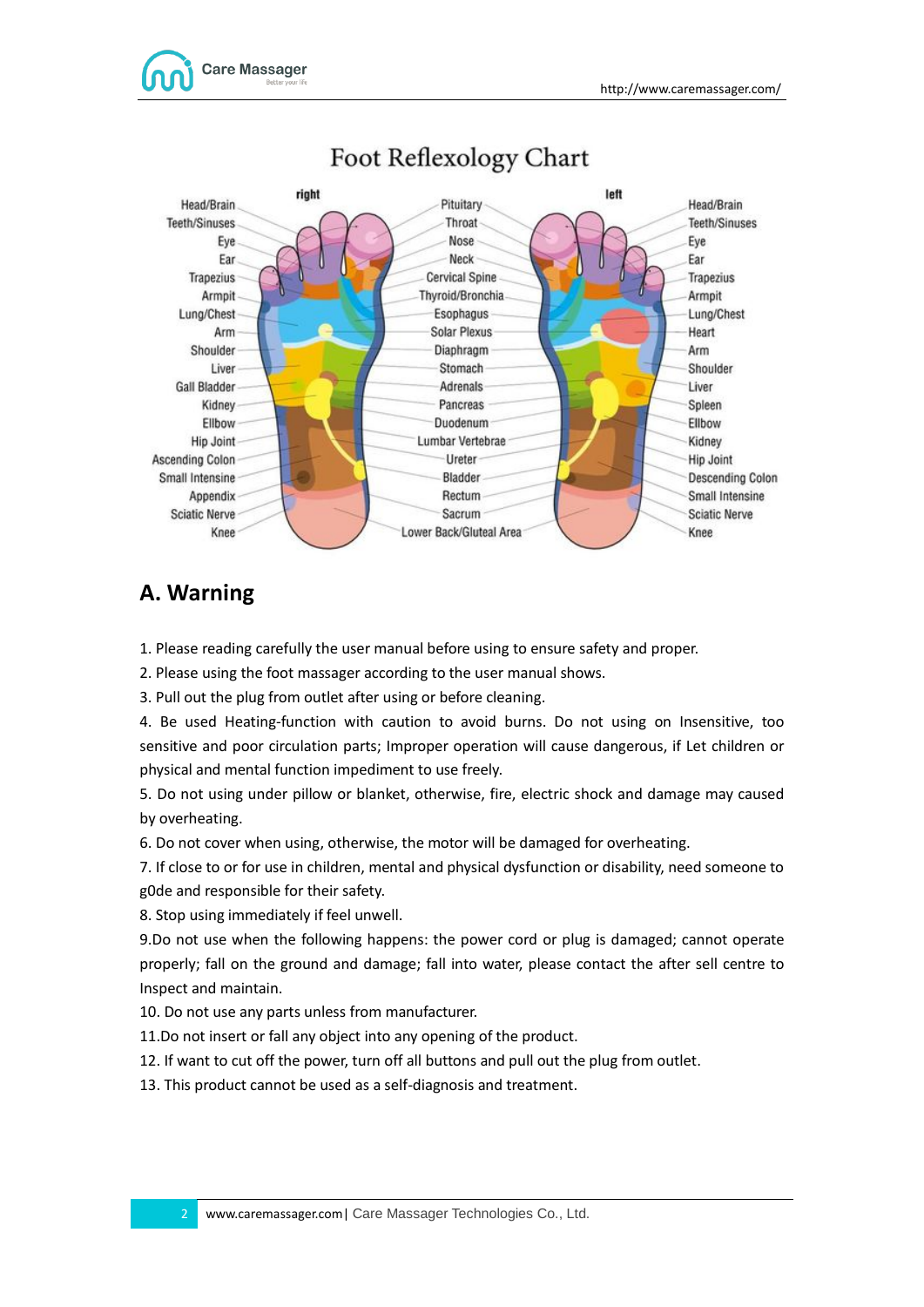



### **B. Using Environment**

1.Do not using in an area of high humidity or dusty;

2.Do not using in a room of high temperature over 40;

3.Do not place outdoor;

4.Do not close to electric furnace, stoves or in direct sunshine.

### **C. If you are one of the following situations, please consult**

### **your doctor before using:**

- 1.Being treated, or feel unwell;
- 2.Hypertension, heart disease, cerebral arteriosclerosis, cerebral thrombosis;

3.Malignancy;

- 4. Pregnant women, menstruating women;
- 5. Osteoporosis;
- 6. With pacemakers or other medical devices;
- 7. Acute illness;
- 8. Minor;

### **D. Switch**

- 1. Do not operate switch by wet hand;
- 2. Do not let the switch contact with water or other liquids.

### **Note**

- 1.Do not fall in sleep when the product working;
- 2. Do not use when drunk or unwell;
- 3. Do not let the massage roller working on hand, elbow, knee, chest or abdomen;
- 4. Do not keep working over 30 minutes;
- 5. Do not use when the cloth cover is broken;
- 6. Do not use in an hour before or after eating;
- 7. Do not use heating function suddenly in a low temperature room. Using when temperature is normal is proposed;

8. Use after one hour when move from low temperature to a warmer environment because there maybe Water vapors inner the product affect the normal use.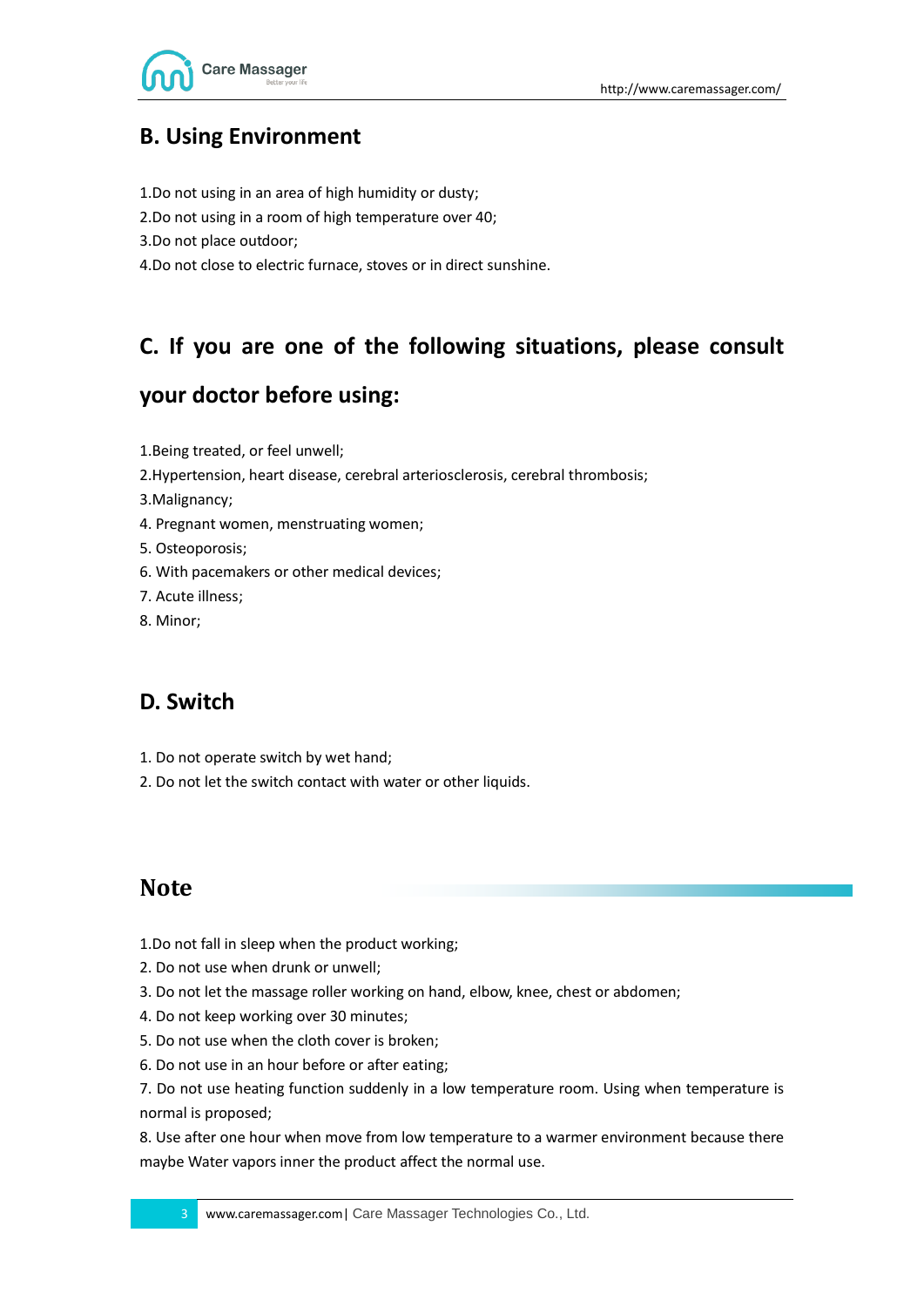## **Warranty Terms**

1.Warranty rights are not transferable.

2. Free warranty from the date of purchase and in the warranty period(without outside).

3. Warranty period is one year.

4. Please show proof of purchase and warranty card.

5. The time of purchase is subject to the valid documents from counter.

6. This warranty does not apply to the scope of leasehold, transaction, commerce, organization and other residents' users.

7. The following situations are not covered by warranty, but provide paid service (labor and material cost will be charged):

(a) All damage caused by human factors, including used in non-normal environment, does not use and keep in the right way according to the user manual, improper operate;

(b) Disassemble, repair, or modification by unauthorized users or the third party

(C) Inappropriate transportation after purchasing.

(D) Damaged by force majeure (fire, flood, lightning, earthquake etc.)

### **Product Struct**



1.Facade of middle: 4 buttons-control massage functions;

2.Mid of inner: Scrapping massager-on foot arch, with heating function;

3.Front of inner: roller-on feet;

- 4 .End of inner: kneading massage-on heel;
- 5. Under facade: air bags-air press massage on instep;
- 6. Bottom surface: Washable cloth cover-cleaning;
- 7. Bottom: Power plug;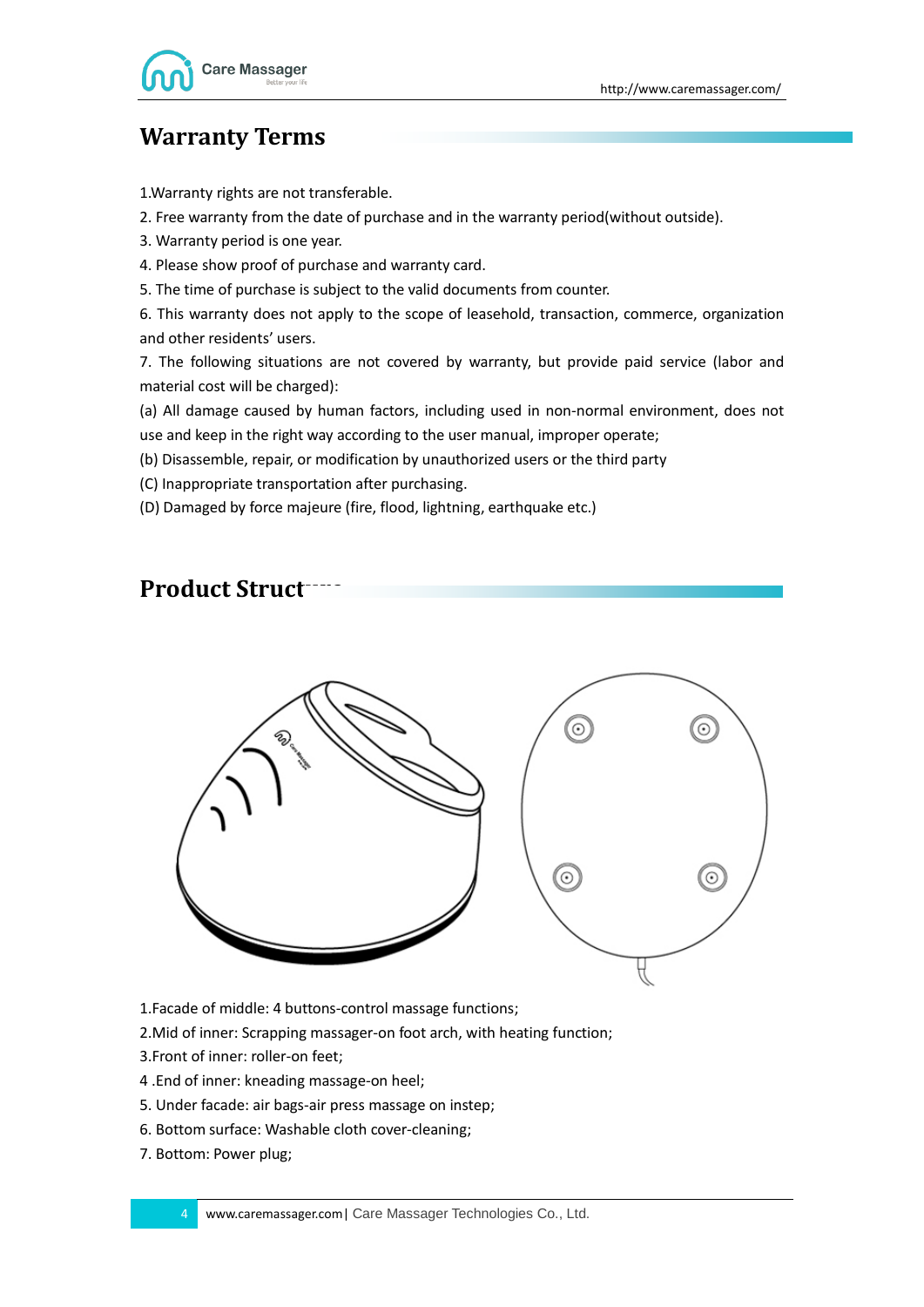

## **Features and Schematic Diagram**

### **Features**



#### **This product has:**

- 1. LCD screen, sense of science and technology.
- 2. The function of chi, controllable massage time.
- 3. The humanized design, provide customized memory function.
- 4. Low voltage work AC100V 240 v gm (using switch power adapter configuration).
- 5. Patent type foot cloth with quick release structure design.

### **Product Features**

- Foot type design, fashion beautiful, light and portable.
- Set foot roller, scraping the delusion, kneading, air pressure, heating a variety of health care massage functions in one body.
- Real massage whole package, the acupuncture point massage depth, whole body meridian clear foot reflection zone.
- Can unpick and wash cloth, let you keep clean.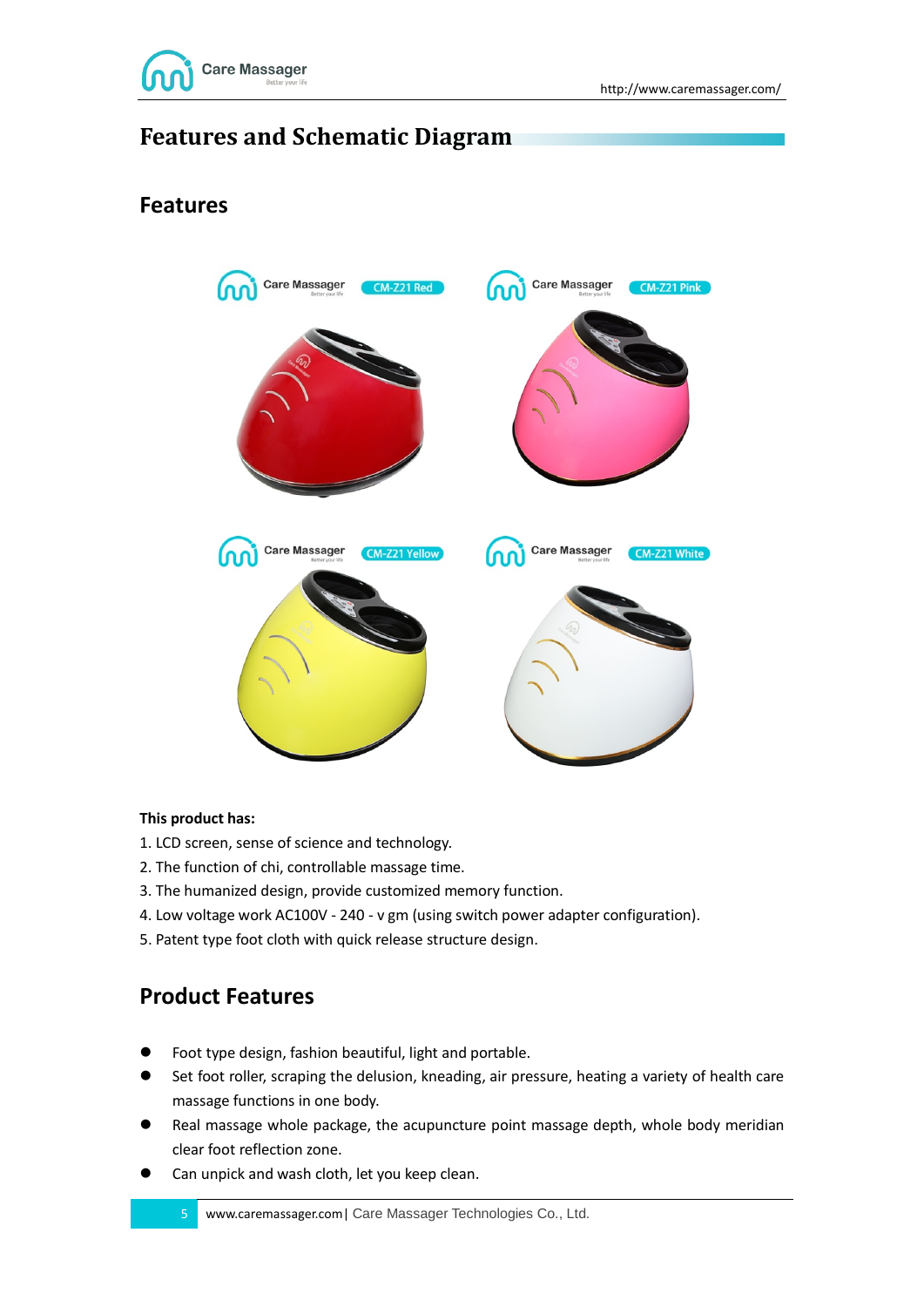



**Schematic diagram**

## **Operation and Function Explanation**

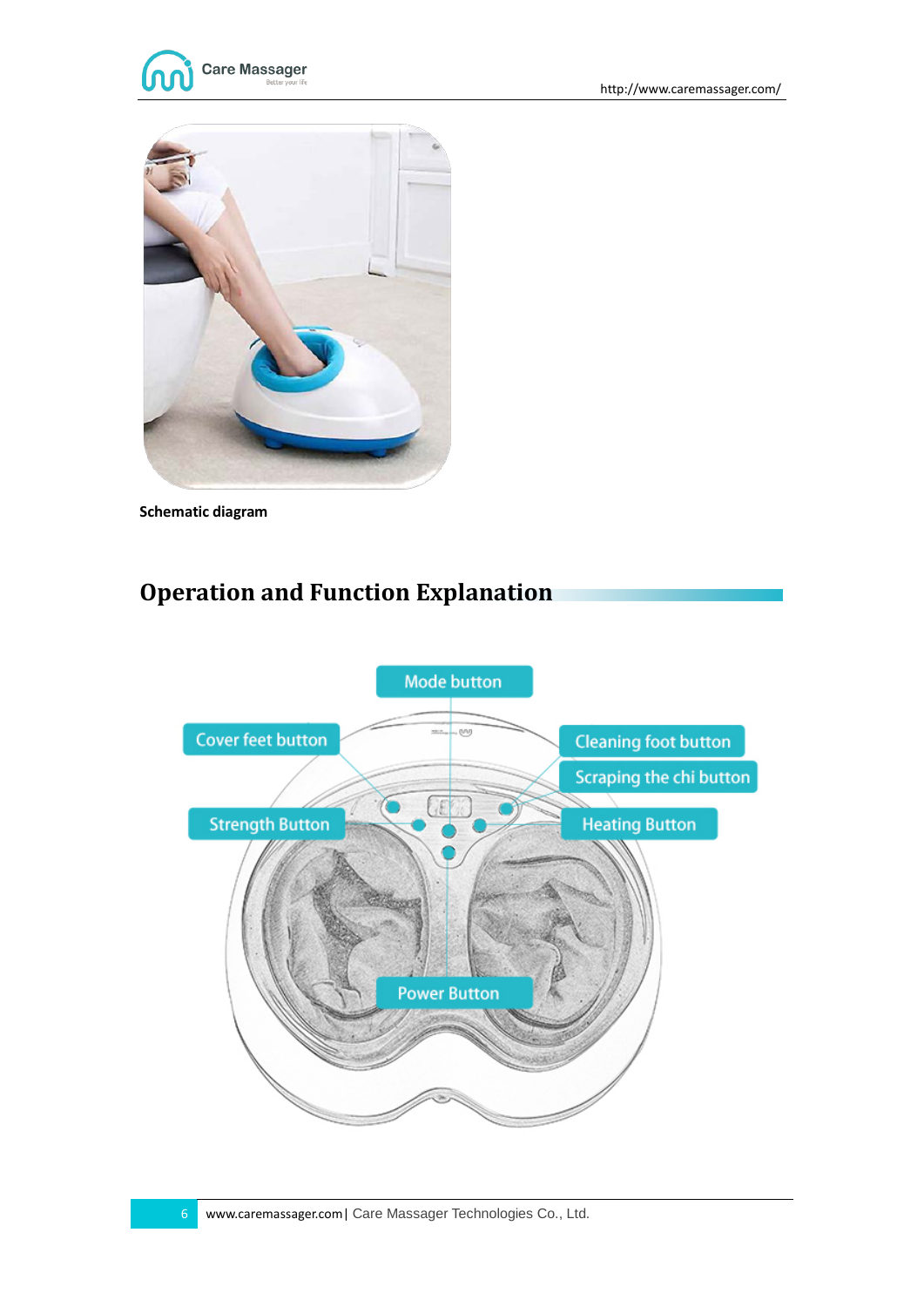



### **Keys function is introduced:**

#### **Power button:**

open and close control of the whole machine function

#### **Cover feet button:**

Air pocket in the whole package scientific deflated, under the condition of your feet to squeeze the instep, arch infrared heating, warm feet warm heart health function

#### **Strength Button:**

Three kinds of intensity transformation can be realized. Red light is strong, alternating red and blue color for the middle-grade, blue light is weak.

#### **Heating Button:**

Heating function is separately. It is shows red when working. (enabled by default)

#### **Mode button:**

The machine in three kinds of massage mode automatically, red, red, blue and blue mix 3 kinds of color lights, red for curing mode, red and blue mixed color for balance mode, blue for roller model.

#### **Scraping the chi button:**

Sweetheart to scrape the foot massage, promote blood circulation. (this feature is part of the machine configuration)

#### **Cleaning foot button:**

Enable the foot air purification function. (this feature is part of the machine configuration)

### **A. Before Using**

Check if it is damaged or not. Check placing position is flat.

### **B. Using**

- 1. A wiring harness, untie, a insert at the bottom of the power plug, the other end to the power socket.
- 2. Second, the parsing operation

**Time to adjust:** long press mode key for five seconds, such as liquid crystal displays in a blink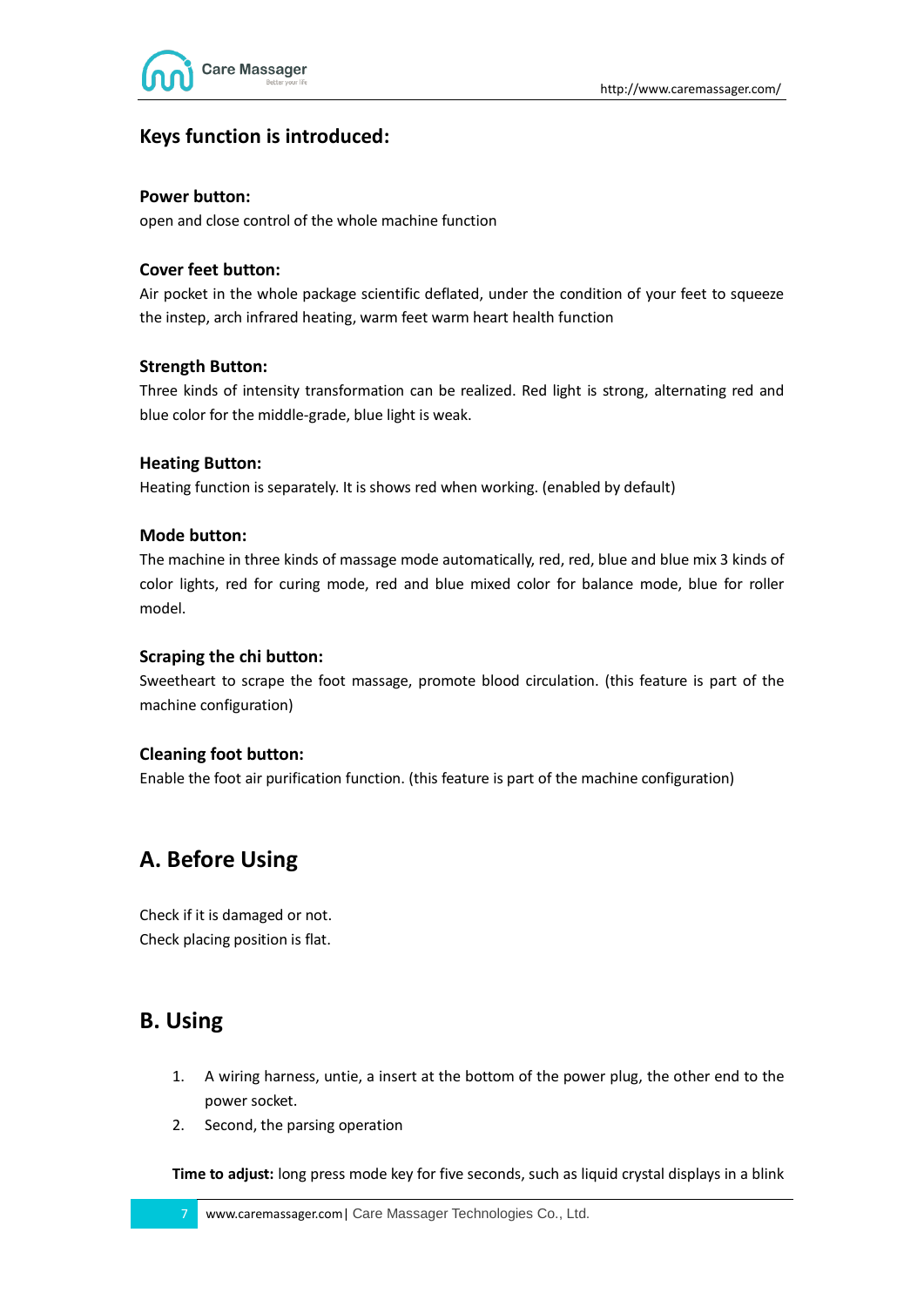

state, then press strength increase time (30 minutes), add hotkeys to reduce time (minimum 5 minutes), set time, still waiting for the display flashing again until the stop blinking and start time, set the time to complete, the time adjustment function for the memory type, default adjust the time for the next work.

**Scrapping mode:** press the scrapping button, button light red light, scrapping pattern was open. (scrapping mode not startup pressure function, this model is choose to touch type)

**Data memory:** products in complete you, end of the work (except abnormal power) sequestration data automatically, after the next boot default you at the end of the last set of working time and pattern.

## **Specifications**

| Name                 | Foot massager |
|----------------------|---------------|
| Model                | $CM-Z21$      |
| <b>Rated Voltage</b> | DC24V/2.5A    |
| Rated Power          | 45W           |
| Time                 | 5-30min       |

## **Troubleshooting**

The problem happened when using, solve them according to the following methods. If it is still in trouble, please send to the after sell centre or Authorized maintenance personnel to maintain.

| Anomalies     | Possible Cause                | Approach                        |
|---------------|-------------------------------|---------------------------------|
| Does not work | 1. No power                   | 1. Set up an electric circuit   |
|               | 2. power switch is turn off   | 2. Turn on power switch         |
| Stop working  | 1. Power outage               | 1. Check electric circuit       |
|               | 2. Massage time is over       | 2. Turn on/off power again      |
|               | 15Mins                        | 3. Turn on/off the massager     |
|               | 3. Keep working too long. The | after cool.                     |
|               | massager is overheating.      | 4. Excessive force,<br>massager |
|               | 4. Excessive force, massager  | rollers cannot afford.          |
|               | rollers cannot afford.        |                                 |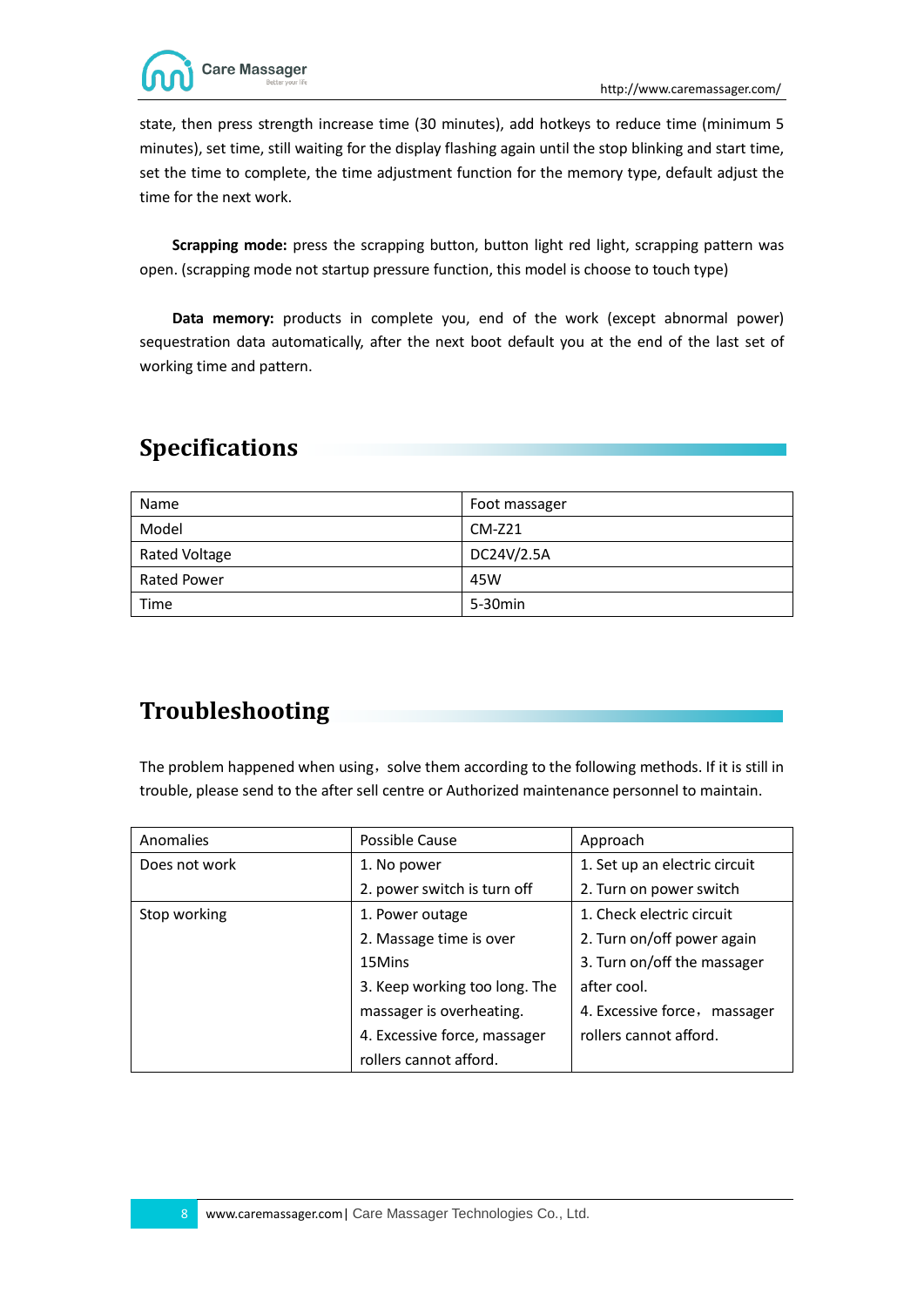

## **Maintenance**

#### **A. Store**

 1.When not in using, the product into the box and placed in a safe, cool, ventilated and dry place.

- 2. Do not twist the power and wires.
- 3. Do not use a switching power supply and wire suspension products
- 4. Avoid pointed object scratched the surface.
- 5. Do not place in direct sunlight or high humidity place.

#### **B. Cleaning**

1.Turn off and unplug the power cord before cleaning,

- 2. Using clean and dry cloth
- 3. Do not use a switching power supply and wire suspension products

#### **Note:**

Do not use corrosive cleaners, benzene or thinner.

#### **C. Maintenance**

1.Keep massager cleaning and keep away from high humidity.

2.If it is not used for a long time, use a dust cover to prevent dust from entering.

## **About us**



Care Massager Technologies Co., Ltd. is about creating a healthy home environment that helps